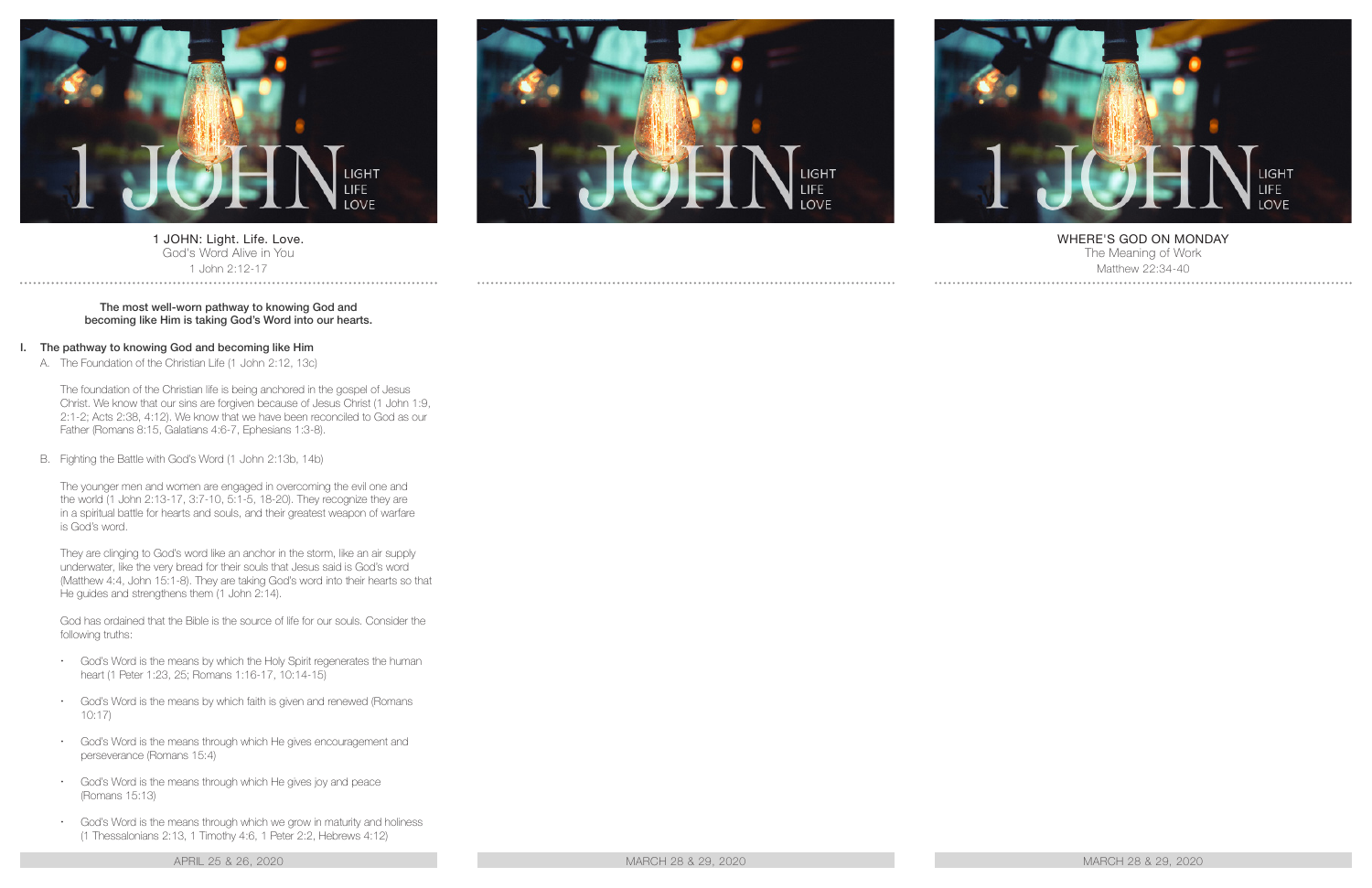C. Feeding upon God's Word Over a Lifetime (1 John 2:13a, 14a)

The spiritual maturity and knowledge of God of these older men and women is anchored in their deep conviction that the Apostles' message about Jesus Christ is true. Jesus is the word made flesh who perfectly reveals God (John 1:1-18). Jesus is the eternal son of God, the God-Man, who was sacrificed for our sins that we might be saved (1 John 2:1-2, 4:14).

These older men and women have grown into mature, spiritual fathers and mothers, because they kept themselves anchored in the Apostles' message regardless of the false claims made about Jesus and God. They have not let themselves become distracted or deceived by false gospels.

# II. Practical Suggestions (Psalms, Gospels, NT Letters)

Commit yourself to read, meditate, memorize, pray, and study God's word.

A. Meditate upon God's Word (Psalm 1, 119:5; John 15:7)

*"In our meditation we ponder the chosen text on the strength of the promise that it has something utterly personal to say to us for this day and for our Christian life, that it is not only God's Word for the Church, but also God's Word for us individually. We expose ourselves to the specific word until it addresses us personally. And when we do this, we are doing no more than the simplest, untutored Christian does every day; we read God's Word as God's Word for us." Dietrich Bonhoeffer, "Life Together"*

- B. Lectio Divina (see below)
- C. Dwell App (https://dwellapp.io/signup/with/izst6H)
- D. Reading/Prayer Guide *"Seeking God's Face Praying with the Bible through the Year" (BakerBooks)*

### Contemplative Bible Reading

*( Lectio Divina )*

*"Blessed is the man who does not walk in the counsel of the wicked …But his delight is in the law of the Lord, and on His law he meditates day and night." Psalm 1:1-2*

Contrary to our more common cognitive and analytical approach of studying Scripture, contemplative reading or Bible meditation is a slower approach, which seeks to hear the Lord's word to us with our hearts. It is the difference between informational and formational reading of Scripture.

Jesus continually called His disciples to listen at the heart level – "He who has ears to hear, let him hear" (Matthew 11:15, 13:9-17, 43). It has been wisely said that "truly to hear, and in listening to obey, is at the heart of knowing God. … This knowing and being known takes place when God's word so penetrates our innermost being that we become what we hear. We are transformed into God's likeness. … This is how intimacy with God takes place."i

One of the oldest and best ways of reading Scripture is called by its Latin name – *lectio divina*, which means "divine reading" or "spiritual reading." It consists of a four-part movement, beginning with the text and ending in prayer. The goal is to allow the Lord to speak a word to you through the text.